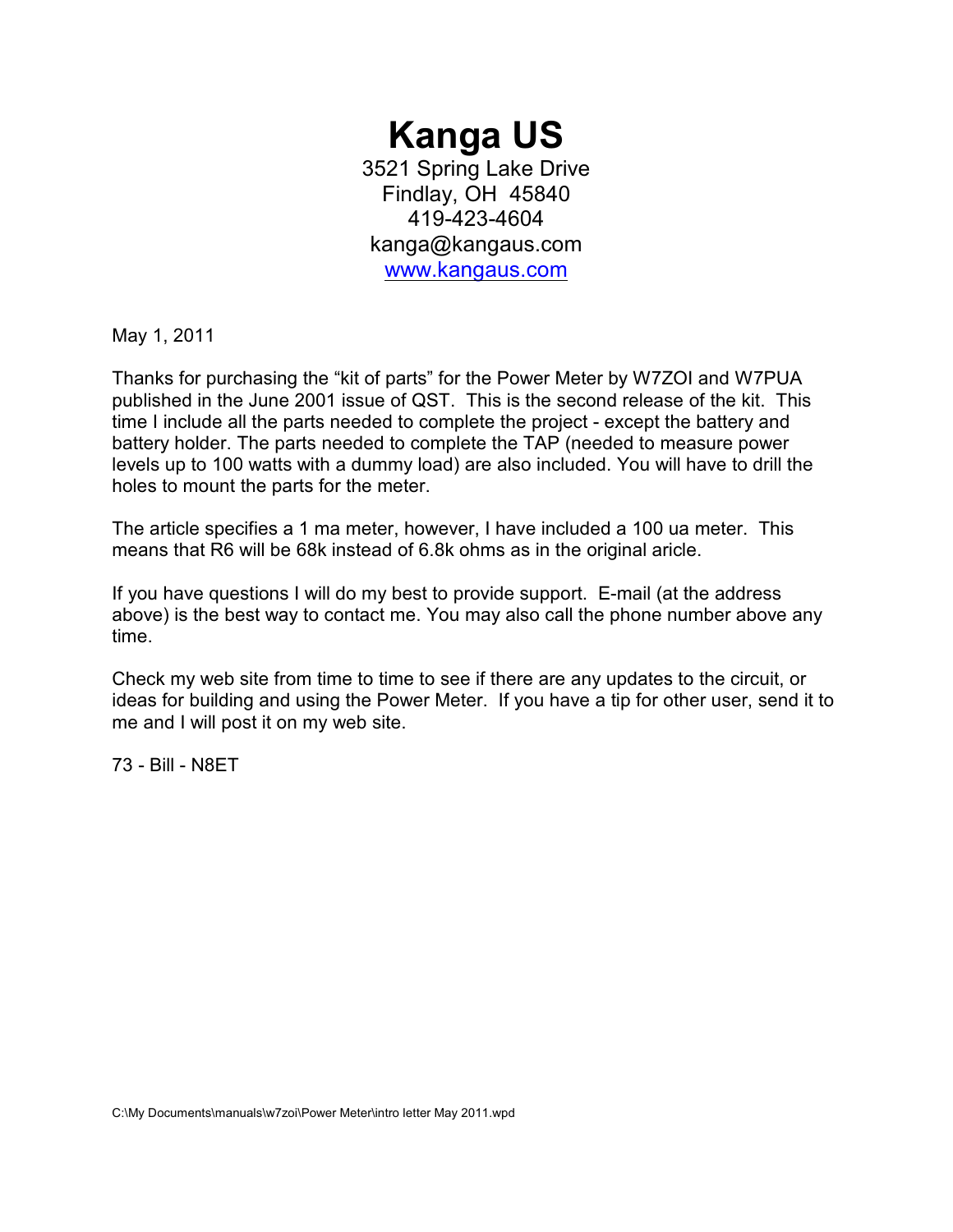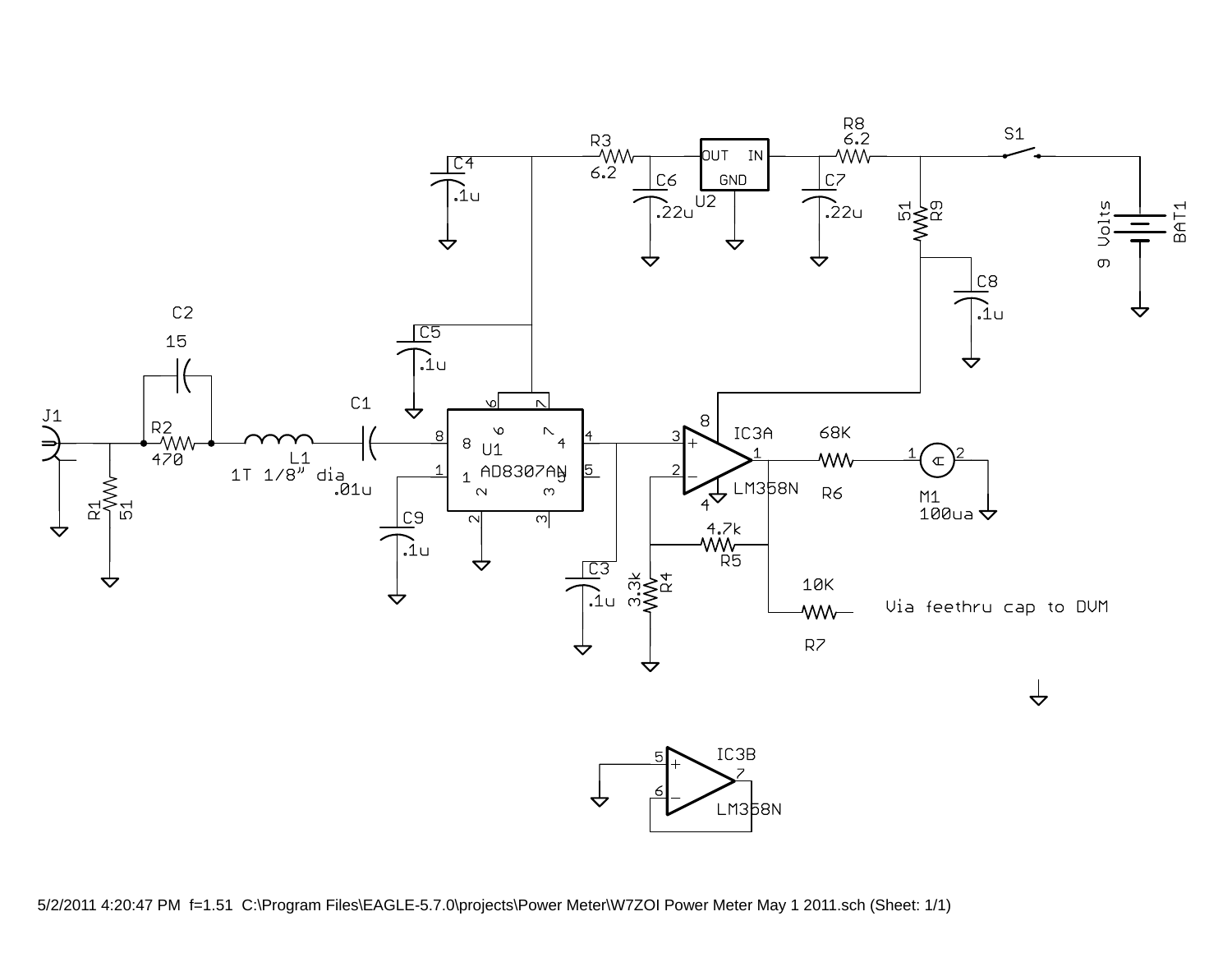| W7ZOI AD8307 Power Meter Parts List |                    |                |                  |
|-------------------------------------|--------------------|----------------|------------------|
|                                     |                    |                |                  |
| <b>Part Designator</b>              | Value              | Quantity       | part no.         |
| R3,8                                | 6.2                | 2              |                  |
| R1,9                                | 51                 | $\overline{2}$ |                  |
| R <sub>2</sub>                      | 470                | $\overline{1}$ |                  |
| R4                                  | 3.3k               | $\overline{1}$ |                  |
| R <sub>5</sub>                      | 4.7k               | $\overline{1}$ |                  |
| R <sub>6</sub>                      | 68k                | 1              |                  |
| R7                                  | 10k                | 1              |                  |
| C <sub>2</sub>                      | 15pf               |                | 1 140-50N2-150J  |
| C1                                  | .01u               |                | 1 P4513-ND       |
| C3, 4, 5, 8, 9                      | .1 <sub>u</sub>    |                | 4 P4525-ND       |
| C6,7                                | .22u               |                | 2 P4529TB-ND     |
| C10                                 | .001 feedthru      | $\mathbf{1}$   |                  |
| U1                                  | AD8307             | 1              |                  |
| U <sub>2</sub>                      | 78L05              |                | 1863-MC78l05ACPG |
| U3                                  | LM358              | 1              |                  |
| J1                                  | <b>BNC</b>         |                | 1 MPJA 0507-RC   |
| S <sub>1</sub>                      | <b>SPST Switch</b> |                | 1 MPJA 12213     |
| M1                                  | 100 ua Meter       |                | 1 ALL PMD-100ua  |
|                                     | die-cast box       |                | 1 MPJA 16286-bx  |
|                                     | PC board           |                |                  |
|                                     |                    |                |                  |
| <b>TAP</b>                          |                    |                |                  |
| R21,22,23                           | 820, 1/2W          |                | 3820W-1-ND       |
| R24                                 | 51, 1/2W           |                | $1 51W-1-ND$     |
| J1,2                                | SO-239             |                | 2 MPJA 0501-RC   |
| J3                                  | <b>BNC</b>         |                | 1 MPJA 0507-RC   |
| L1                                  | <b>Brass</b>       | 1              |                  |
|                                     | Box                | 1 <sup>1</sup> | MPJA 16283-BX    |
|                                     | Hardware           | 8              |                  |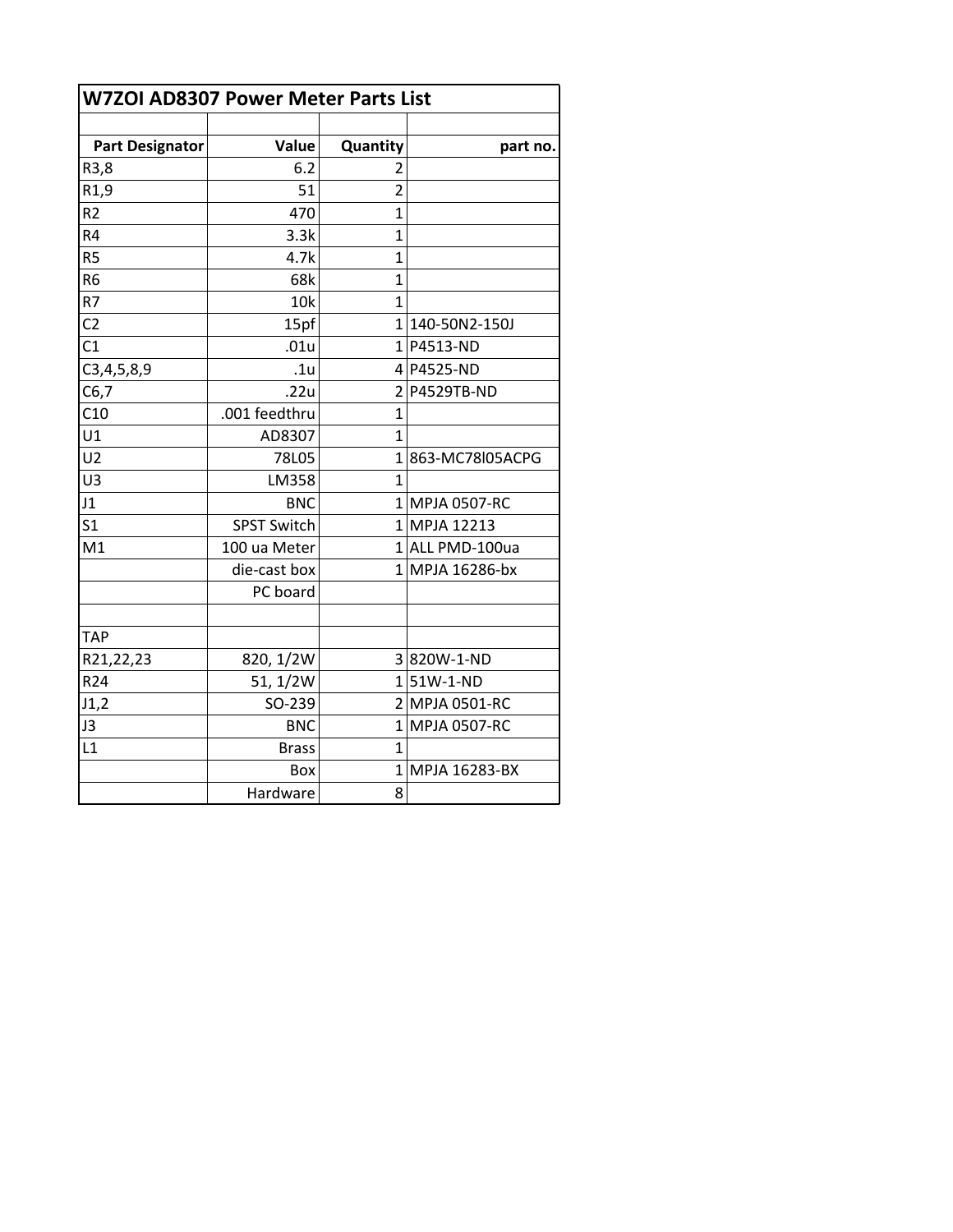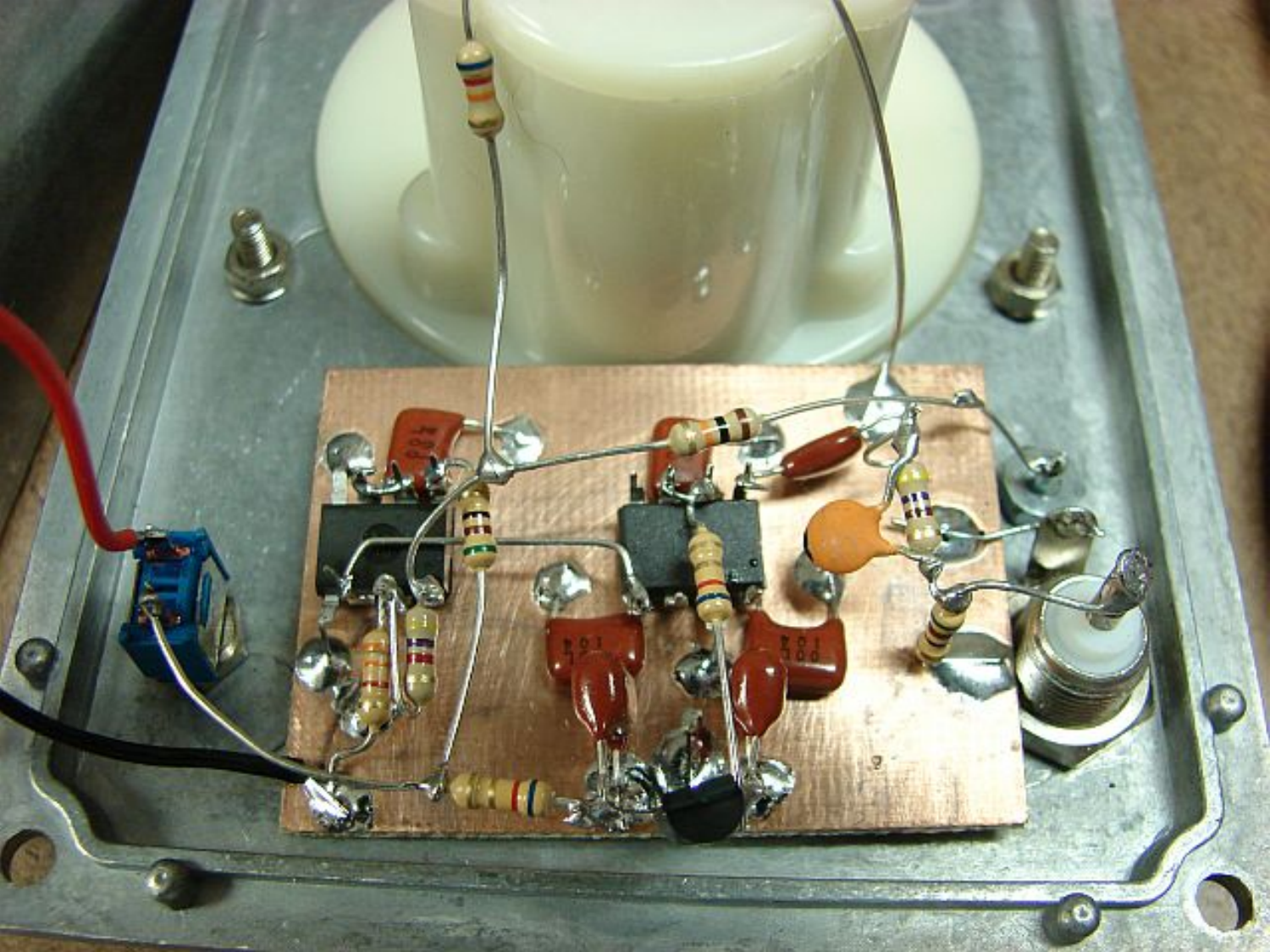# Simple RF-Power Measurement

## Making power measurements from nanowatts to 100 watts

is easy with these simple homebrewed instruments!

**MEASURE A** easuring RF power is central to almost everything that we do as radio amateurs and experiment-<br>ers. Those applications range from simalmost everything that we do as radio amateurs and experimentply measuring the power output of our transmitters to our workbench experimentations that call for measuring the LO power applied to the mixers within our receivers. Even our receiver S meters are

power indicators.

The power-measuring system described here is based on a recently introduced IC from Analog Devices: the AD8307. The core of this system is a battery operated instrument that allows us to directly measure signals of over 20 mW  $(+13$  dBm) to less than 0.1 nW (−70 dBm). A tap circuit supplements the power meter, extending the upper limit by 40 dB, allowing measurement of up to 100 W (+50 dBm).

PHOTOS BY JOE BOTTIGLIERI, AA1GW

#### **The Power Meter**

The cornerstone of the power-meter circuit shown in Figure 1 is an Analog Devices AD8307AN logarithmic amplifier IC, U1. Although you might consider the



**Figure 1—Schematic of the 1- to 500-MHz wattmeter. Unless otherwise specified, resistors are 1/4-W 5%-tolerance carboncomposition or metal-film units. Equivalent parts can be substituted; n.c. indicates no connection. Most parts are available from Kanga US; see Note 2.**

**J1—N or BNC connector**

- **L1—1 turn of a C1 lead, 3 /16-inch ID; see text.**
- **M1—0-15 V dc (RadioShack 22-410); see text.**

**S1—SPST toggle U1—AD8307; see Note 1. U2—78L05 U3—LM358**

**Misc: See Note 2; copper-clad board, enclosure (Hammond 1590BB, RadioShack 270-238), hardware.**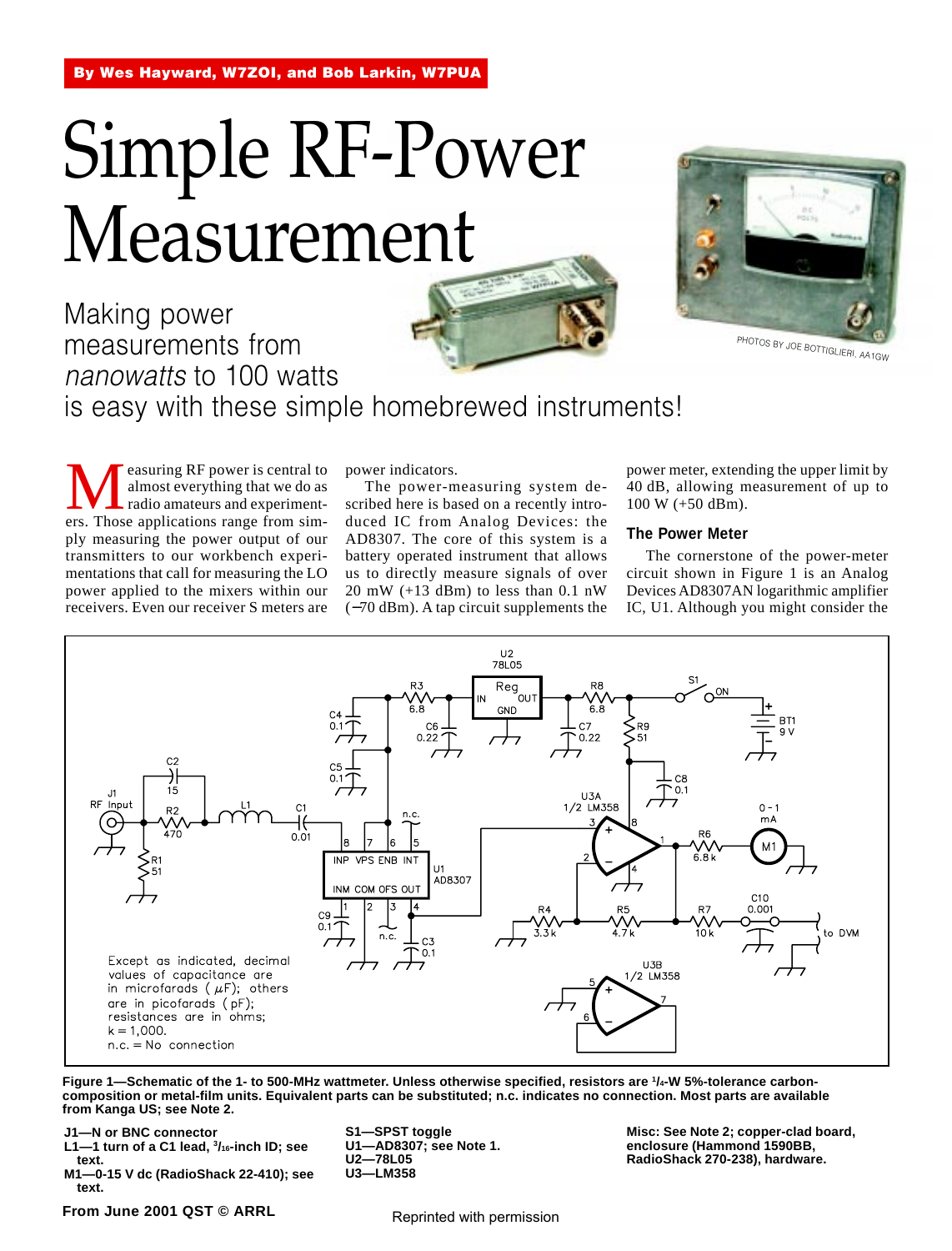

**Figure 2Response curves for the power meter before (A) and after (B) addition of R2, C2 and L1.**



Figure 3-A tap that attenuates a high**power signal for use with the power meter. See the text and Figure 4 for discussion of the capacitor, C.**

- **J1, J2—N connectors; see text.**
- **J3—BNC connector**
- **L1—1**×**11 /2-inch piece of sheet brass; see text.**
- **R1A-R1C—Three series-connected, 820-**Ω**, 1 /2-W carbon film**
- **R2—51-**Ω**, 1 /4-W carbon film**

IC as slightly expensive at about \$10 in single quantities, its cost is justified by the wide dynamic range and outstanding accuracy offered. You can order the part directly from the Analog Devices Web site, which also offers a device data sheet.<sup>1,2</sup>

1Notes appear on page 43.

U1's power supply can range from 2.7 to 5.5 V. A 5-V regulator, U2, provides stable power for U1. U3, an op amp serving as a meter driver completes the circuit. U1's dc output (pin 4) changes by 25 mV for each decibel change in input signal. The dc output is filtered by a 0.1 µF capacitor and applied to the noninverting input of U3, which is set for a voltage gain of 2.4. The resulting signal with a 60 mV/dB slope is then applied to a 1-mA meter movement through a 6.8-k $\Omega$  multiplier resistor. When the circuit is driven at the 10-mW level, U3's output is about 6 V. U3's gain-setting resistors are chosen to protect the meter against possible damage from excessive drive.

U1 has a low-frequency input resistance of 1.1 k $\Omega$ . This combines with the resistances of R1 and R2 to generate a 50- $\Omega$ input for the overall circuit. R2 in parallel with C2 form a high-pass network that flattens the response through 200 MHz. L1, a small loop of wire made from a lead of C1, modifies the low-pass filtering related to the IC input capacitance, extending the response to over 500 MHz.

M1 is a RadioShack dc voltmeter. Although sold as a *voltmeter*, it actually is a 0-1 mA meter movement supplied with an external 15-kΩ multiplier resistor. The 0 to 15 V scale is used with a calibration curve that is taped to the back of the instrument to provide output readings in dBm. The dBm units can be converted to milliwatts by using a simple formula, although dBm readout is generally more useful and convenient.<sup>3</sup>

An auxiliary output from C10, a

Reprinted with permission

feedthrough capacitor, is provided for use with an external digital voltmeter or an oscilloscope for swept measurements.4 We use the DVM when resolution is important. The analog movement can be read to about 1 dB, which is useful when adjusting or tuning a circuit. Enterprising builders might program a PIC processor to drive a digital display with a direct reading in dBm.

The first power meter we built did not include R2, C2 and L1. That instrument was accurate in the HF spectrum and useful beyond. Adding the compensation components produced an almost flat response extending beyond 500 MHz with an error of only 0.5 dB. The compensation network reduces the sensitivity by about 3 dB at HF, but boosts it at UHF. If your only interest is in the HF and low-VHF spectrum through 50 MHz, you can simplify the input circuit by omitting R2, C2 and L1. The responses before and after compensation are shown in Figure 2.

The power meter is constructed "deadbug" fashion without need of a PC board. It is breadboarded on a strip of copper clad PC-board material held in place by the BNC input connector. R1 is soldered between the center pin and ground with short leads. U1 is placed about  $\frac{3}{4}$  inch from the input in dead-bug fashion (leads up) with pins 1 and 8 oriented toward J1. The IC is held to the ground foil by grounded pin 2 and bypass capacitors C3, C4 and C5. R2 and C2 are connected to the J1 center pin with short leads. L1 is formed by bending the lead of C1 in a full loop. Use a  $\frac{3}{16}$ -inch-diameter drill bit as a winding form. None of the remaining circuitry is critical. It is important to mount the power meter components in a shielded box. We used a Hammond 1590BB enclosure for one meter and a RadioShack box for the other, with good shielding afforded by both. *Don't use a plastic enclosure for an instrument of this sensitivity*.

#### **Higher Power**

Transmitter powers are rarely as low as the maximum that can be measured with this power meter. Several circuits can be used to extend the range including the familiar attenuator. Perhaps the simplest is a resistive tap, shown in Figure 3. This circuit consists of a flat piece of metal, L1, soldered between coaxial connectors J1 and J2, allowing a transmitter to drive a 50- $\Omega$  termination. A resistor, R1, taps the path to route a sample of the signal to J3, which connects to the power meter. R2 shunts J3, guaranteeing a 50-Ω output impedance. Selecting the values that comprise R1 establishes the attenuation level.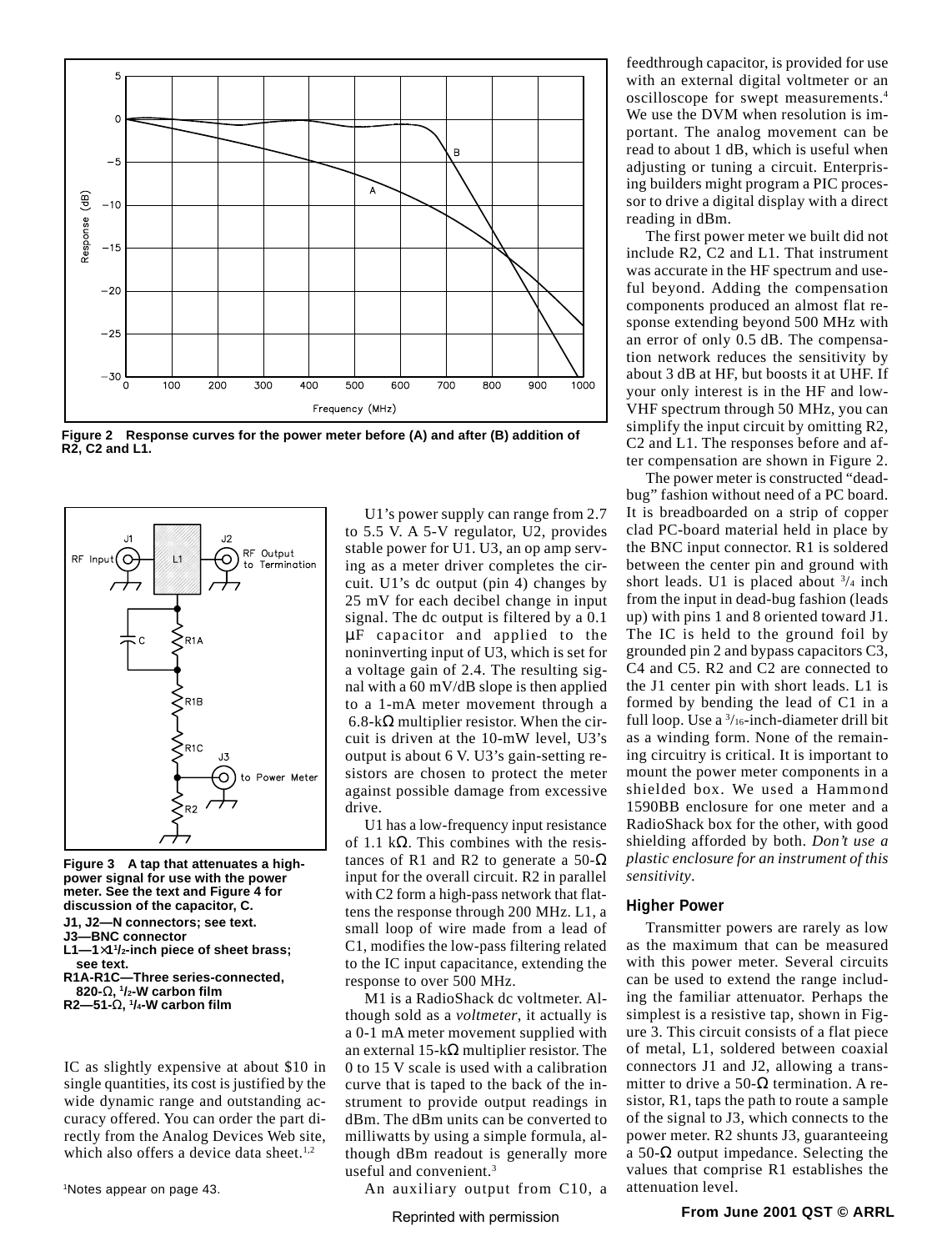

**Figure 4—Drawing of the 40-dB power tap assembly shown schematically in Figure 3. The center conductors of the two N connectors (**RF INPUT **and** RF OUTPUT**) are connected by a 1**×**11/2-inch piece of sheet brass with its corners removed to clear the pillars in the Hammond 1590A die-cast aluminum enclosure. C1 is made from a piece of #22 AWG insulated hook-up wire; it extends 0.6 inch beyond the edge of the tinned metal piece and almost rests against the two resistor bodies.**

The tap extends the nominal +10 dBm power meter maximum level to +50 dBm, or 100 W. Power dissipation becomes an issue at this level, so R1 is built from three series-connected half-watt, carbonfilm resistors.

The tap is built with the J1 to J2 connection configured as a 50- $Ω$  transmission line as shown in Figure 4 and the accompanying photographs. Adjustments were performed with an HP-8714B network analyzer. The analyzer was used to adjust the value of C for an attenuated path to J3 that is flat within 0.1 dB up to 500 MHz. The tap can then be used with a spectrum analyzer or laboratory grade power meter.

It is not realistic to achieve 0.1-dB accuracy through UHF without a network analyzer for adjustment. However, if the tap is duplicated using the mechanical arrangement of Figure 4, you can expect the tap to be flat within about 1 dB through 500 MHz. The low-frequency attenuation is determined merely by the resistors, so can be guaranteed with DVM measurements. If the primary interest is in measurements below 150 MHz, you can replace the N connectors with BNC connectors. The tap is housed in a Hammond 1590A box.

#### **Calibration**

We read and use our meters in one of two ways. The DVM output is recorded and used with an equation that provides power in dBm. Alternatively, we read the panel meter and look at a chart taped to the back of the instrument. In both cases, we need a known source of RF power to calibrate the tool.

The easiest way to calibrate this instrument is with a calibrated signal generator. Set the generator for a well-

defined output and apply it to the power meter. We did our calibration work at 10 MHz and levels of –20 and –30 dBm. The two levels provide a 10-dB difference that establishes the slope in decibels per DVM millivolt. One of the two values then provides the needed constant for an equation. The signal generator can be stepped through the amplitude range in 5- or 10 dB steps to generate data for the meter plot. Figure 5 shows a plot of DVM output Vs power meter reading. The meter plot is similar.

If you don't have access to a quality signal generator, you can calibrate the power meter using a low-power transmitter. A power level of 1 to 2 W at 7 MHz is fine. Attach the transmitter through the tap to a dummy load where the output voltage can be read directly using a diode detector and DVM as shown in Figure 6. If the power output is 1 W, the peak RF voltage will be 10 V. The detector output will then be about 9.5 V and the signal to the power meter is −10 dBm. Adding a 10-dB pad, as shown in Figure 6, at the meter input drops the power to –20 dBm for the second calibration point.

#### **Applications**

There are dozens of applications for this little power meter, a few of which are shown in the accompanying figures. Some applications are obvious and practical while others are more elaborate and instructive. Most of these measurements are *substitutional*, where the power meter is substituted for a load in a circuit. In contrast, most measurements with an oscilloscope are *in situ*, performed *in place* within a working circuit.

Figure 7A shows power measurement for early stages of a transmitter, very low power transmitters, or signals from other



**From June 2001 QST © ARRL An inside view of the simple attenuator shown in Figure 3.**



**The calibration curve taped to the back of the instrument provides output readings in dBm relative to the meter's 0 to 15 V scale.**

Reprinted with permission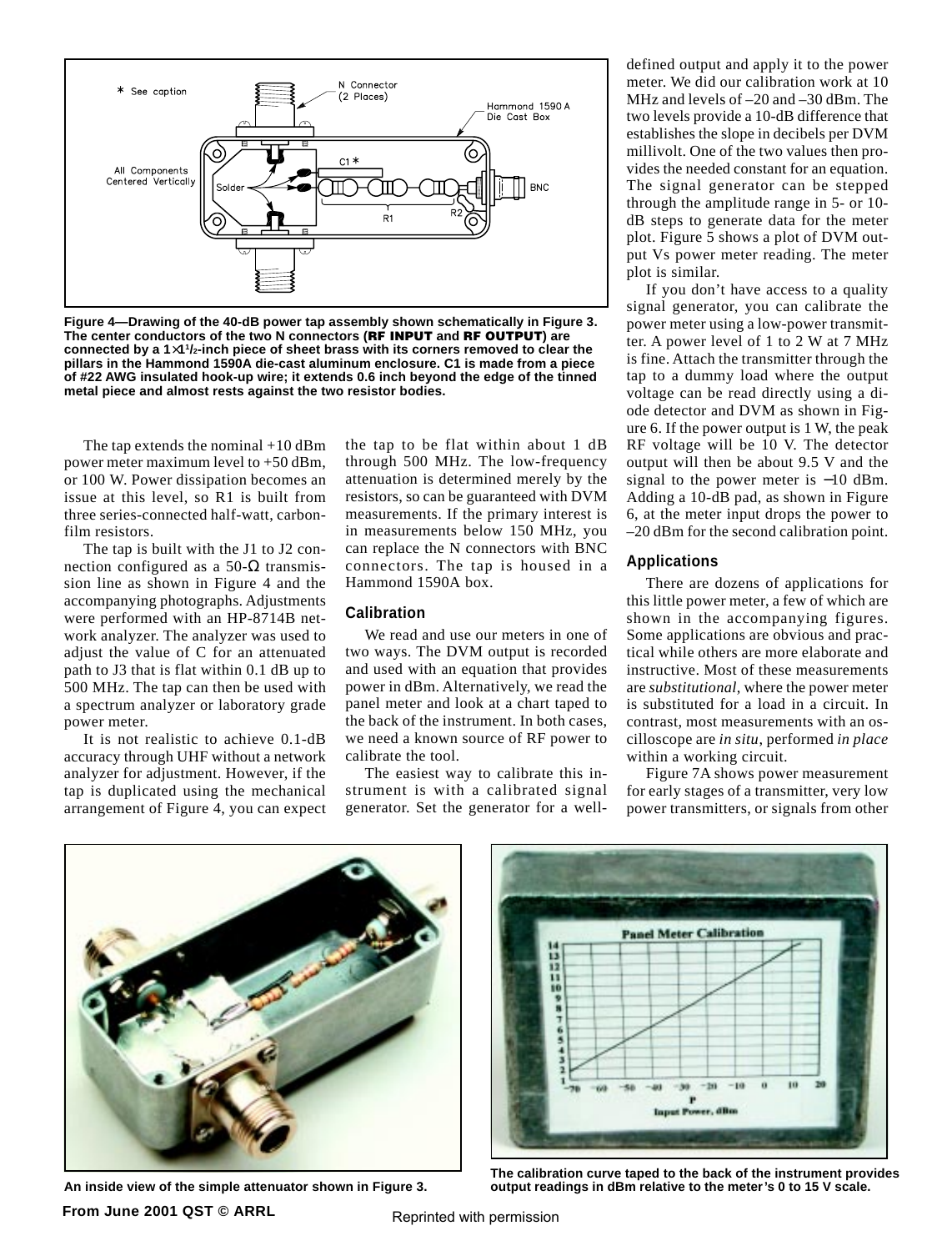

**Figure 5—Plot of the DVM output versus generator power.**



**Figure 6—If a signal generator is not available, calibration can be done using a lowpower transmitter. Resistor values for a 10-dB pad are shown. C1—0.01** µ**F disc ceramic R3, R4—95.3** Ω**, 1% metal film**

**D1—1N4152 R1, R2—100** Ω**, 1 W** **R5—71.5** Ω**, 1% metal film**



sources. Among the most common is measurement of the power available from a LO system that will then drive a diodering mixer. The nominal maximum power for the meter is  $+13$  to  $+16$  dBm. We were able to perform measurements nearly up to +18 dBm at HF, but this is not maintained at the VHF. Careful calibration at HF was made by comparing our meters' outputs to those of an HP435A.

The tap of Figure 3 extends transmitter testing with the setup of Figure 7B. A good dummy load (termination) is placed on the tap output with the transmitter attached to the input. The power in dBm is now that read on the meter in dBm plus the tap attenuation in decibels.

We sometimes wish to measure power during an operating session. This can be done with the setup of Figure 7C. A typical application might be a QRP station where the operator experiments with significantly reduced, but variable power.

The power meter is useful for a variety of applications with bridge circuits. Figure 8 shows the meter as the detector for a return loss bridge (RLB) driven by a signal generator.<sup>5</sup> In this example, we use the system to adjust an antenna tuner. Because of the excellent sensitivity of the power meter, the generator need not have high output power. For example, we often make these measurements with a homebrew generator delivering  $+3$  to  $+10$ dBm.

The use of such low power can complicate the measurements, as we discovered when we tried the experiment of Figure 8. The exercise began without either of the filters shown. When the generator was turned on, the power meter indicated –4 dBm from the RLB. We tuned the matching circuit, but could only achieve −25 dBm, indicating 21-dB return loss.<sup>6</sup> No further improvement could be observed. This was the result of local VHF TV and FM broadcast interference. A bandpass or low-pass filter in the powermeter input eliminated the residual response, allowing us to achieve a 45-dB return loss with further tuning. But this was also a limit where no further improvement seemed possible. Adding a low-pass filter to the signal generator output reduced the harmonics there, allowing further improvement. We were eventually able to tune the system for an absurd 60-dB return loss (SWR =  $1.002$ ), generally impossible to measure with normal bridges using diode detectors.

The power meter is ideal for experiments with various RF filters as shown in Figure 9. A signal generator is attached to the filter input with the power meter terminating the output. The filter may then be tuned or swept. Temporarily re-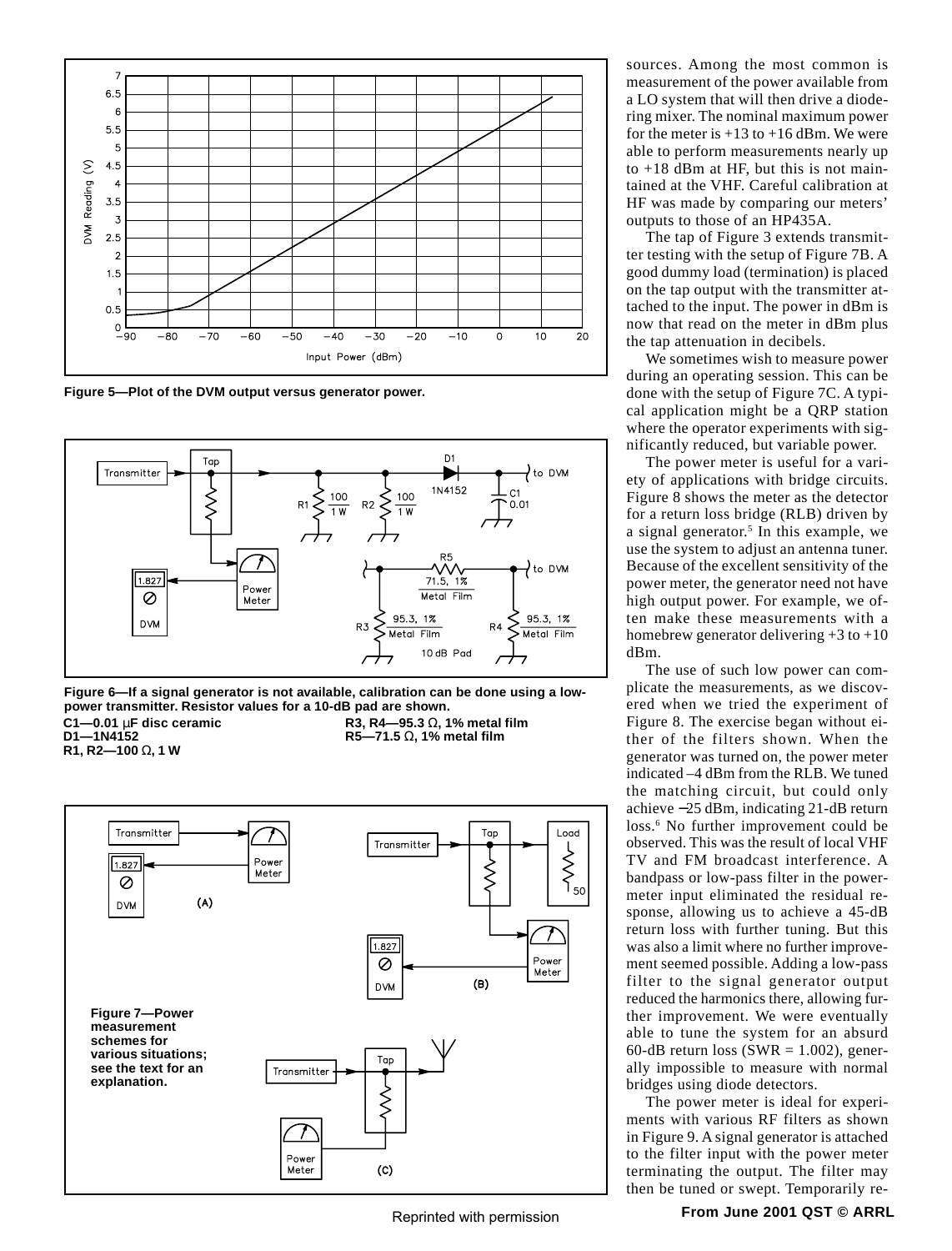

**Figure 8—Using the power meter for bridge measurements.**



**Figure 10—Amplifier measurements with the power meter. At A, making gain measurements. At B, a method to determine the input-impedance match. Reversing the amplifier terminals allows investigating reverse gain and output match.**

placing the filter with a coaxial through connection allows you to evaluate filter insertion loss. Both the power meter and the signal generator are  $50$ -Ω instruments, so the filter will need matching networks if it is not a 50-Ω design.

As with the previous example, measurement anomalies can be observed when investigating filters. For example, after using the power meter to adjust a 7- MHz bandpass filter we were able to easily measure the second-harmonic content of the signal generator when tuned to 3.5 MHz.

Figure 10A shows the power meter used with a signal generator to study amplifier circuits. A step attenuator is

shown with the generator, allowing the power level to be reduced while preserving a 50- $Ω$  environment. Generally, a drive level of –30 dBm is low enough with typical circuits. The system is initially set up with a through connection, indicated by the dotted line. Then the amplifier is inserted and the output power is measured. The difference between the two responses, each in dBm, is the gain in decibels. An interesting and easily performed related measurement is that of amplifier reverse gain. Merely swap the amplifier terminals, attaching the generator to the *output* and the power meter to the *input*. The measured *gain* will now be a negative decibel number.



**Figure 9—Filter measurements with the power meter.**



**Figure 11—An RF sniffer probe that allows observation of relative RF levels. This probe allows you to see selfoscillation in amplifiers, or proportional responses in a receiver or transmitter. L1—Two turns of insulated wire, 1/4-inch**

**ID.**

**T1—Several ferrite beads on a length of coaxial cable; see text.**

Amplifier investigation continues with the setup of Figure 10B where we use an RLB to measure the input impedance match. Although a simple bridge will not provide the actual input impedance, it will tell you how close the circuit is to a perfect match. Adjustments can be done to achieve a match. Again, reversing the amplifier allows examining the output. We included a low-pass filter in the generator output, a precaution that may also be useful with the gain-determination setup. The measurements of Figure 10 provide the information normally provided by a scalar network analyzer.

The power meter can serve as the detector for a number of simple instruments. Figure 11 shows a simple RF sniffer probe, handy for examining circuit operation. The probe consists of a small inductor attached to the end of a piece of coaxial cable (RG-58, RG-174, or similar). A few ferrite beads of about any type are placed over the outside of the cable near the coil. The probe can be placed close to an operating circuit to look for RF. The smaller the link diameter, the greater the spatial resolution can be. This is a scheme that actually lets you see selfoscillation in an amplifier, much more useful than a speculation that a circuit "might be oscillating."

The power meter can be used with other probes. One might be a simple antenna that would allow field-strength determinations. Another is a resonance-indicating probe that would provide traditional dip meterlike measurements, but with improved ac-